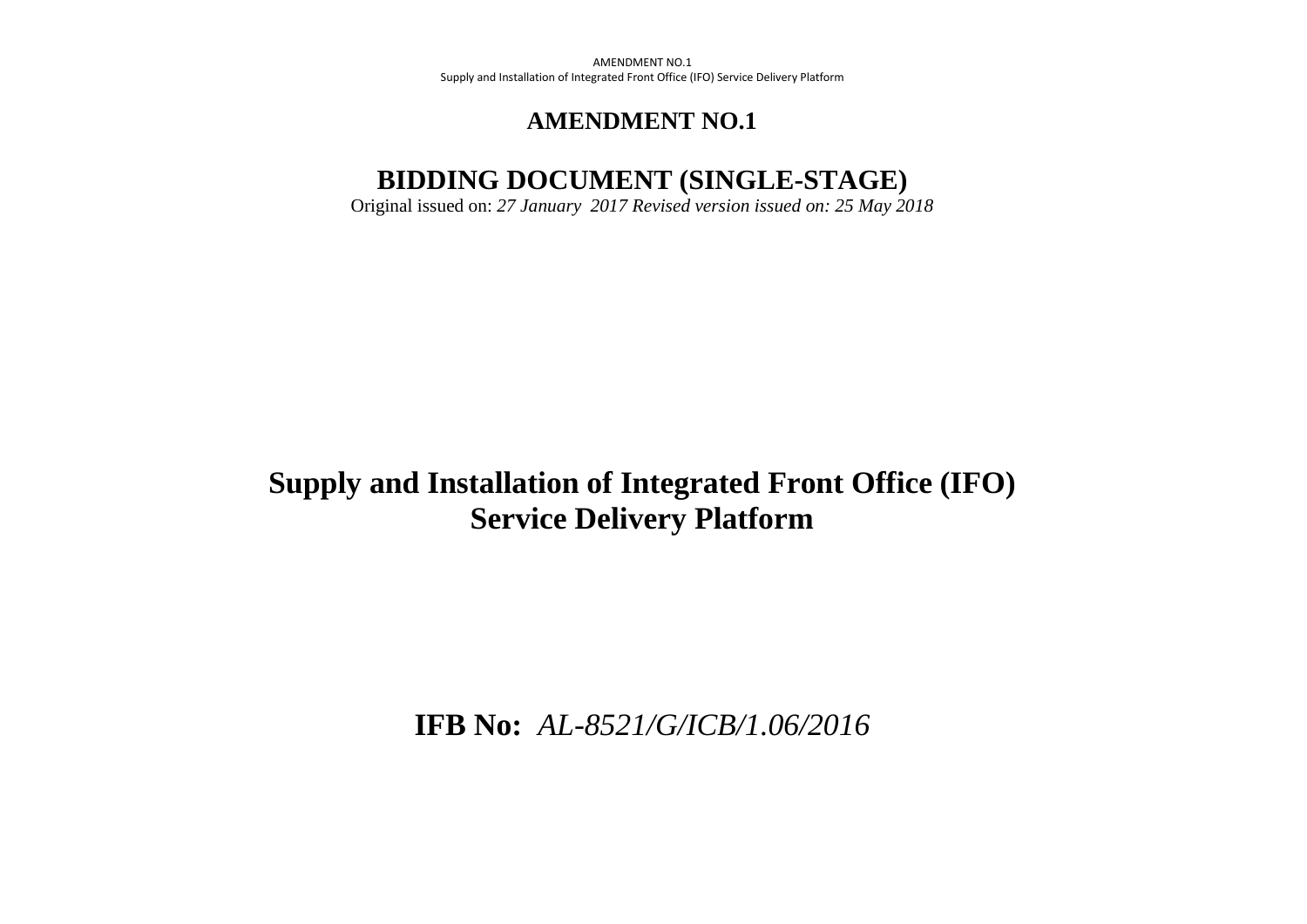# **AMENDMENT NO.1 Of the Bidding Documents for Supply and Installation of Integrated Front Office (IFO) Service Delivery Platform** *Ref: AL-8521/G/ICB/1.06/2016*

## **Project:** *Citizen Centric Service Delivery Project AL-8521*

## **Purchaser: Agency for the Delivery of Integrated Services in Albania (ADISA**

- 1. We refer to amend the existing Bidding Documents for *Supply and Installation of Integrated Front Office (IFO) Service Delivery"; Ref: AL-8521/G/ICB/1.06/2016*
- 2. The Agency for Delivery of Integrated Services in Albania (ADISA) through PMU –Project Management Unit hereby amends the bidding documents as below**:**

| <b>ITB Clause</b><br>Reference | Wording as per the Original Bidding Documents                                                                              | <b>Amended to read</b>                                                                                                   |
|--------------------------------|----------------------------------------------------------------------------------------------------------------------------|--------------------------------------------------------------------------------------------------------------------------|
| 21.1                           | Deadline for bid submission is:<br>Date: <b>July 13, 2018</b>                                                              | Deadline for bid submission:<br>Date: July 27, 2018                                                                      |
|                                | Time: $12:00$ hours, local time $(GMT+1)$<br>Bidders shall not have the option of submitting their bids<br>electronically. | Time: $12:00$ hours, local time (GMT+1)<br>Bidders shall not have the option of submitting their bids<br>electronically. |
| 24.1                           | The bid opening shall                                                                                                      | The bid opening shall take                                                                                               |